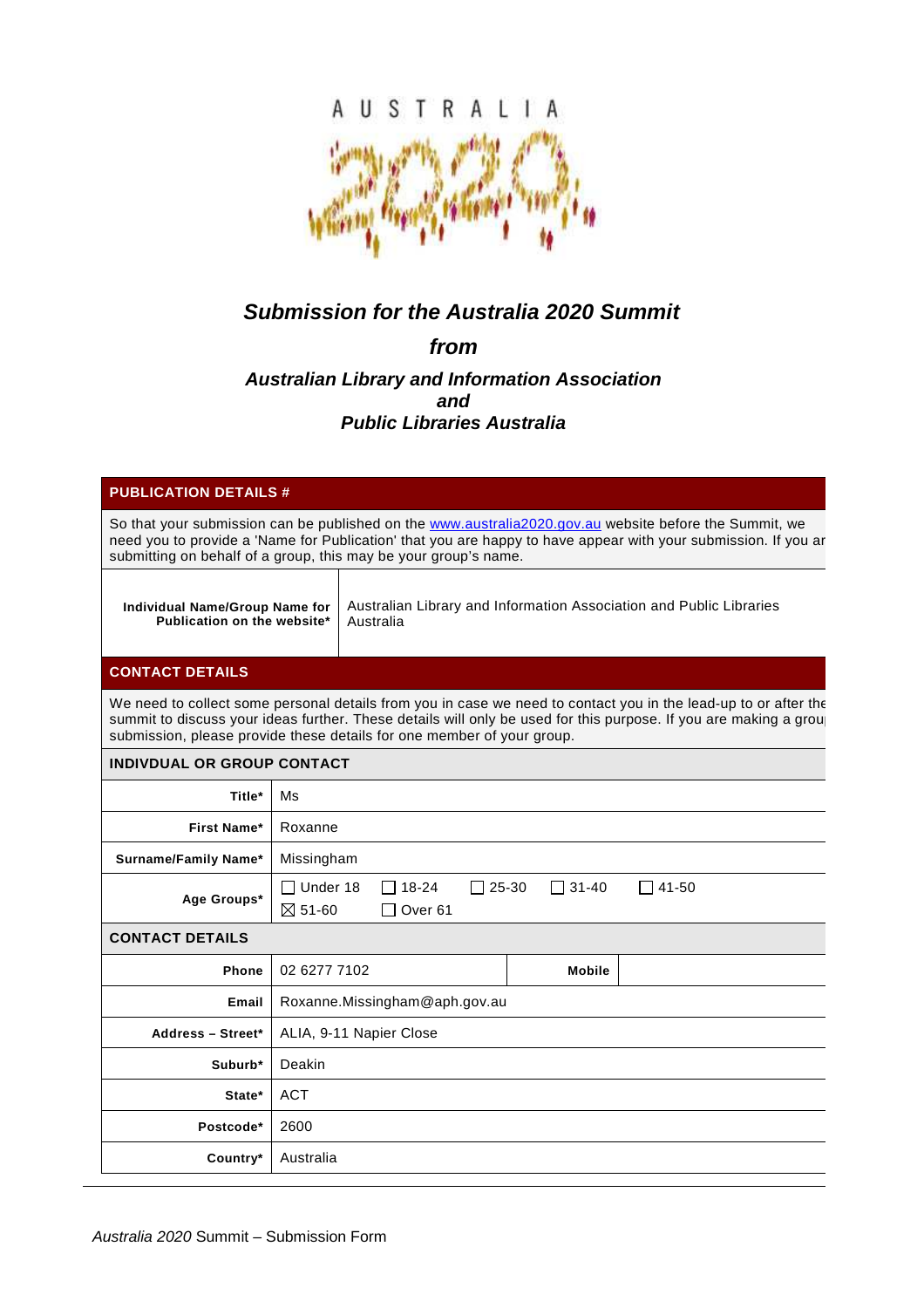### **Economic Infrastructure, the digital economy and the future of our cities**

The Australia 2020 Summit will examine ways to:

- a. Boost public and private investment in economic infrastructure
- b. Improve planning and coordination of infrastructure investment across different levels of government and the public and private sectors (including maximising the most efficient future design of our cities)
- c. Ensure that digital technologies are harnessed to improve consumer services, business productivity and the delivery of government services.

Australians are supported for their development of literacy/reading, education, business, community and digital access through a network of approximately 1,522 national, state and public library service points. Australians use these libraries heavily – they made over 108 million visits in 2005-06. In addition Australians benefit for services provided by approximately 9000 school libraries, 42 university libraries, technical and further education libraries, health libraries, law libraries and other special libraries.

As a nation we lack basic literacy skills. In January, the Australian Bureau of Statistics released its report, Adult literacy and life skills survey, finding that slightly less than half of the Australian population, approximately 7 million, failed to achieve the minimum required level or higher in prose and document literacy.

To be able to harness digital technologies and equip our nation to compete, libraries need to be recognised as providing vital information, information skills and collections. Libraries individually are selectively digitising the nation's documentary heritage, working to increasingly deliver support for government services online<sup>1</sup> and providing information skills.

Information and literacy skills are vital – recent research has found that they are associated with individual and business success. A US study $2$  found:

The habit of daily reading, for instance, overwhelmingly correlates with better reading skills and higher academic On the other hand, poor reading skills correlate with lower levels of financial and job success.

Access to the Internet through a new national broadband network will open a door to information for many Australians. Computers in schools will also increase access. Information on the Internet is, however, of variable quality and reliability. Australian libraries, including public and school libraries, have together selected quality electronic resources. At present only a small number of libraries can afford these resources, but investing in these online resources would be of great benefit to the community. In addition, support for training would increase computer and information literacy and enable individuals to use the Internet for education, business, health or community information.

We need:

 $\overline{a}$ 

- Australian culture online with a nationally funded digital program, rather than requiring libraries and other cultural organisations to reduce other services to provide digital collections
- Literacy skills with partnerships which recognise and fund roles for schools, libraries and community organisations rather than fragmented, piecemeal solutions
- National online quality resources to support education, business and communities
- Recognition and support for the delivery of government services through public libraries, rather than cost shifting.

The current level of literacy in Australia is not something to be proud of. We have much to achieve and many infrastructure issues to address to ensure that we as a nation have the skills and resources to operate in the digital economy. National debate should go beyond learning at school to engage with business, community and libraries, recognising that improvements can only be made if the wider community is involved.

<sup>1</sup> Environmetrics (2004) NSW Public Libraries and eGovernment. Sydney: State Library of New South Wales for the Public Library Network Research Committee. http://www.sl.nsw.gov.au/services/public\_libraries/docs/egov\_report.pdf<br><sup>2</sup> National Endoument of the Arts (2007). To Read at Nat To Read: A Question of National Consequence National Endowment of the Arts (2007) To Read or Not To Read: A Question of National Consequence, http://www.nea.gov/research/ToRead.pdf